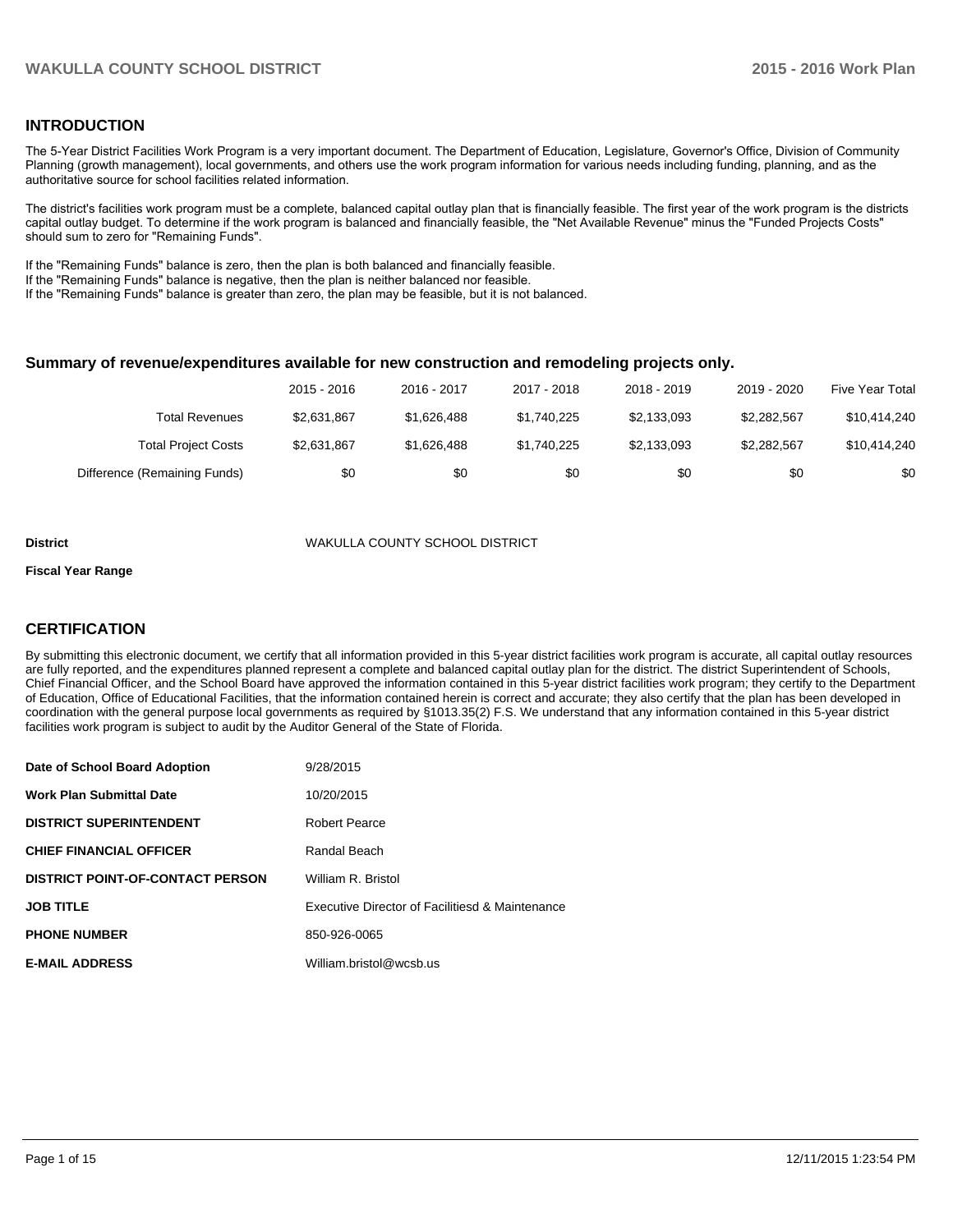# **Expenditures**

#### **Expenditure for Maintenance, Repair and Renovation from 1.50-Mills and PECO**

Annually, prior to the adoption of the district school budget, each school board must prepare a tentative district facilities work program that includes a schedule of major repair and renovation projects necessary to maintain the educational and ancillary facilities of the district.

| Item                                                                                                                                                                                                                                                          | $2015 - 2016$<br><b>Actual Budget</b> | 2016 - 2017<br>Projected | 2017 - 2018<br>Projected | 2018 - 2019<br>Projected | 2019 - 2020<br>Projected | <b>Total</b> |
|---------------------------------------------------------------------------------------------------------------------------------------------------------------------------------------------------------------------------------------------------------------|---------------------------------------|--------------------------|--------------------------|--------------------------|--------------------------|--------------|
| <b>HVAC</b>                                                                                                                                                                                                                                                   | \$0                                   | \$0                      | \$0                      | \$0                      | \$0                      | \$0          |
| Locations:<br>No Locations for this expenditure.                                                                                                                                                                                                              |                                       |                          |                          |                          |                          |              |
| Flooring                                                                                                                                                                                                                                                      | \$0                                   | \$0                      | \$0                      | \$0                      | \$0                      | \$0          |
| Locations: No Locations for this expenditure.                                                                                                                                                                                                                 |                                       |                          |                          |                          |                          |              |
| Roofing                                                                                                                                                                                                                                                       | \$0                                   | \$0                      | \$0                      | \$0                      | \$0                      | \$0          |
| Locations:<br>No Locations for this expenditure.                                                                                                                                                                                                              |                                       |                          |                          |                          |                          |              |
| Safety to Life                                                                                                                                                                                                                                                | \$0                                   | \$0                      | \$0                      | \$0                      | \$0                      | \$0          |
| Locations: No Locations for this expenditure.                                                                                                                                                                                                                 |                                       |                          |                          |                          |                          |              |
| Fencing                                                                                                                                                                                                                                                       | \$0                                   | \$0                      | \$0                      | \$0                      | \$0                      | \$0          |
| Locations: No Locations for this expenditure.                                                                                                                                                                                                                 |                                       |                          |                          |                          |                          |              |
| Parking                                                                                                                                                                                                                                                       | \$0                                   | \$0                      | \$0                      | \$0                      | \$0                      | \$0          |
| Locations: No Locations for this expenditure.                                                                                                                                                                                                                 |                                       |                          |                          |                          |                          |              |
| Electrical                                                                                                                                                                                                                                                    | \$0                                   | \$0                      | \$0                      | \$0                      | \$0                      | \$0          |
| Locations:<br>No Locations for this expenditure.                                                                                                                                                                                                              |                                       |                          |                          |                          |                          |              |
| Fire Alarm                                                                                                                                                                                                                                                    | \$0                                   | \$0                      | \$0                      | \$0                      | \$0                      | \$0          |
| Locations: No Locations for this expenditure.                                                                                                                                                                                                                 |                                       |                          |                          |                          |                          |              |
| Telephone/Intercom System                                                                                                                                                                                                                                     | \$0                                   | \$0                      | \$0                      | \$0                      | \$0                      | \$0          |
| Locations: No Locations for this expenditure.                                                                                                                                                                                                                 |                                       |                          |                          |                          |                          |              |
| <b>Closed Circuit Television</b>                                                                                                                                                                                                                              | \$0                                   | \$0                      | \$0                      | \$0                      | \$0                      | \$0          |
| Locations: No Locations for this expenditure.                                                                                                                                                                                                                 |                                       |                          |                          |                          |                          |              |
| Paint                                                                                                                                                                                                                                                         | \$20,000                              | $\frac{1}{20}$           | \$0                      | \$0                      | \$0                      | \$20,000     |
| Locations: WAKULLA ADMINISTRATION & COMMUNITY EDUCATION, WAKULLA MIDDLE                                                                                                                                                                                       |                                       |                          |                          |                          |                          |              |
| Maintenance/Repair                                                                                                                                                                                                                                            | \$111,048                             | \$155,467                | \$172,797                | \$204,799                | \$221,284                | \$865,395    |
| CRAWFORDVILLE ELEMENTARY SCHOOL, DROPOUT PREVENTION, MEDART ELEMENTARY, RIVERSINK ELEMENTARY SCHOOL,<br>Locations:<br>RIVERSPRINGS MIDDLE, SHADEVILLE ELEMENTARY, WAKULLA ADMINISTRATION & COMMUNITY EDUCATION, WAKULLA MIDDLE,<br><b>WAKULLA SENIOR HIGH</b> |                                       |                          |                          |                          |                          |              |
| <b>Sub Total:</b>                                                                                                                                                                                                                                             | \$131,048                             | \$155,467                | \$172,797                | \$204,799                | \$221,284                | \$885,395    |

| <b>IPECO</b><br>) Maintenance Expenditures | <b>ሮ</b> 4 4<br>ا 048. | \$155.467 | \$172.797 | \$204.799 | \$221.284 | \$865,395 |
|--------------------------------------------|------------------------|-----------|-----------|-----------|-----------|-----------|
|--------------------------------------------|------------------------|-----------|-----------|-----------|-----------|-----------|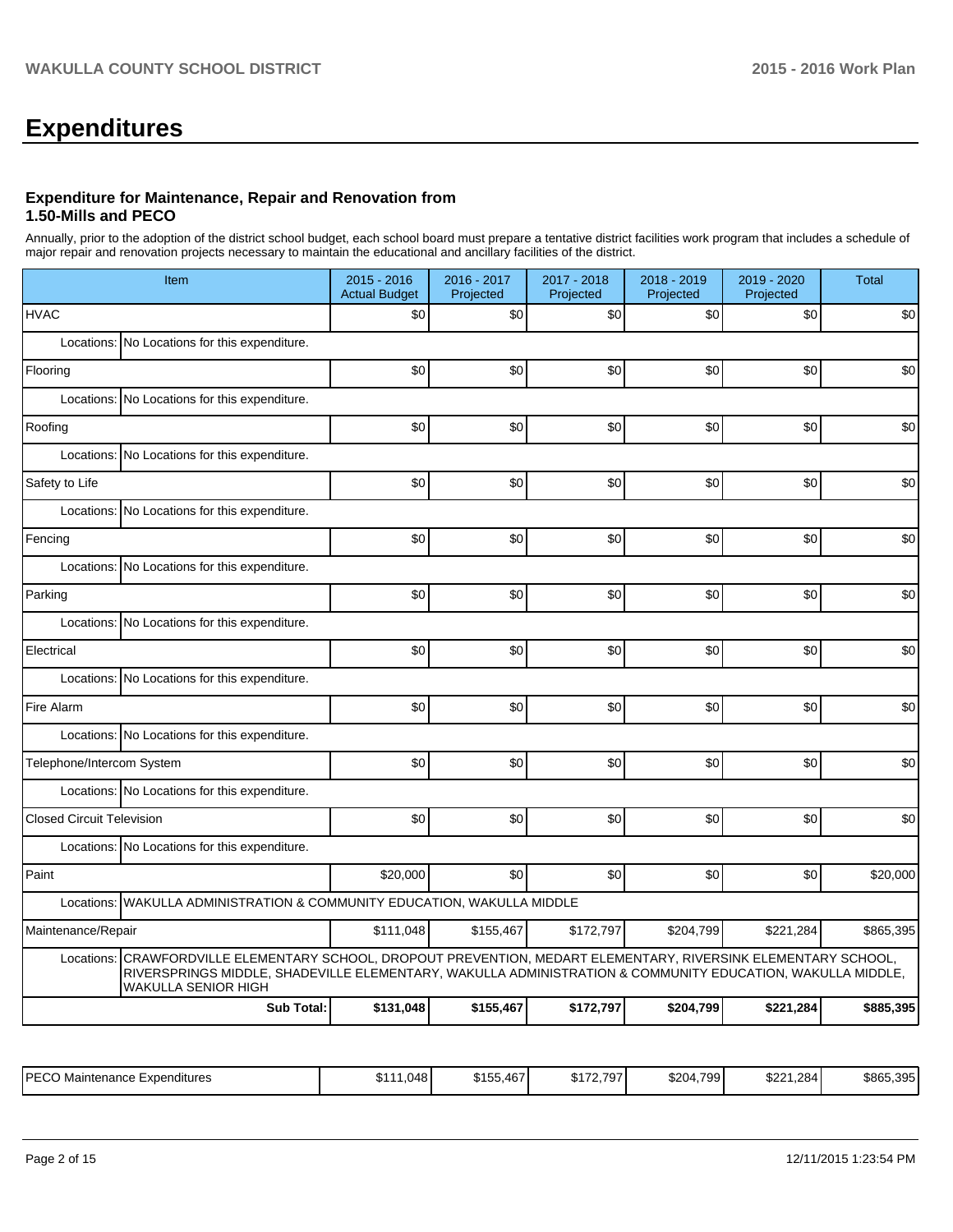| Total: I<br>1.50 Mill Sub | \$20.000 | \$0 <sub>1</sub> | ന<br>- JU | JU. | œ۵<br>æи | .ኮ⁄ |
|---------------------------|----------|------------------|-----------|-----|----------|-----|
|                           |          |                  |           |     |          |     |

No items have been specified.

| Total: | \$131.048 | \$155,467 | \$172.797 | \$204.799 | \$221.284 | \$885,395 |
|--------|-----------|-----------|-----------|-----------|-----------|-----------|
|        |           |           |           |           |           |           |

#### **Local 1.50 Mill Expenditure For Maintenance, Repair and Renovation**

Anticipated expenditures expected from local funding sources over the years covered by the current work plan.

| Item                                                         | $2015 - 2016$<br><b>Actual Budget</b> | 2016 - 2017<br>Projected | 2017 - 2018<br>Projected | 2018 - 2019<br>Projected | 2019 - 2020<br>Projected | Total       |
|--------------------------------------------------------------|---------------------------------------|--------------------------|--------------------------|--------------------------|--------------------------|-------------|
| Remaining Maint and Repair from 1.5 Mills                    | \$20,000                              | \$0                      | \$0                      | \$0                      | \$0                      | \$20,000    |
| Maintenance/Repair Salaries                                  | \$319,687                             | \$0                      | \$0                      | \$0                      | \$0                      | \$319,687   |
| <b>School Bus Purchases</b>                                  | \$120,000                             | \$120,000                | \$120,000                | \$120,000                | \$120,000                | \$600,000   |
| Other Vehicle Purchases                                      | \$0                                   | \$0                      | \$0                      | \$0                      | \$0                      | \$0         |
| Capital Outlay Equipment                                     | \$0                                   | \$0                      | \$0                      | \$0                      | \$0                      | \$0         |
| Rent/Lease Payments                                          | \$218,310                             | \$218,310                | \$218,310                | \$0                      | \$0                      | \$654,930   |
| <b>COP Debt Service</b>                                      | \$0                                   | \$0                      | \$0                      | \$0                      | \$0                      | \$0         |
| Rent/Lease Relocatables                                      | \$46,200                              | \$46,200                 | \$46,200                 | \$0                      | \$0                      | \$138,600   |
| <b>Environmental Problems</b>                                | \$0                                   | \$0                      | \$0                      | \$0                      | \$0                      | \$0         |
| ls.1011.14 Debt Service                                      | \$0                                   | \$0                      | \$0                      | \$0                      | \$0                      | \$0         |
| <b>Special Facilities Construction Account</b>               | \$0                                   | \$0                      | \$0                      | \$0                      | \$0                      | \$0         |
| Premiums for Property Casualty Insurance - 1011.71<br>(4a,b) | \$210,313                             | \$210,313                | \$210,313                | \$210,313                | \$210,313                | \$1,051,565 |
| Qualified School Construction Bonds (QSCB)                   | \$0                                   | \$0                      | \$0                      | \$0                      | \$0                      | \$0         |
| Qualified Zone Academy Bonds (QZAB)                          | \$0                                   | \$0                      | \$0                      | \$0                      | \$0                      | \$0         |
| <b>Local Expenditure Totals:</b>                             | \$934,510                             | \$594,823                | \$594,823                | \$330,313                | \$330,313                | \$2,784,782 |

# **Revenue**

## **1.50 Mill Revenue Source**

Schedule of Estimated Capital Outlay Revenue from each currently approved source which is estimated to be available for expenditures on the projects included in the tentative district facilities work program. All amounts are NET after considering carryover balances, interest earned, new COP's, 1011.14 and 1011.15 loans, etc. Districts cannot use 1.5-Mill funds for salaries except for those explicitly associated with maintenance/repair projects. (1011.71 (5), F.S.)

| <b>Item</b>                                                                     | Fund | $2015 - 2016$<br><b>Actual Value</b> | 2016 - 2017<br>Projected | 2017 - 2018<br>Projected | $2018 - 2019$<br>Projected | $2019 - 2020$<br>Projected | Total           |
|---------------------------------------------------------------------------------|------|--------------------------------------|--------------------------|--------------------------|----------------------------|----------------------------|-----------------|
| (1) Non-exempt property<br>lassessed valuation                                  |      | \$1,189,253,057                      | \$1,278,994,704          | \$1,357,978,340          | \$1,447,115,759            | \$1,550,917,111            | \$6.824.258.971 |
| (2) The Millege projected for<br>discretionary capital outlay per<br>ls.1011.71 |      | 1.50                                 | . 50 I                   | .50 <sub>1</sub>         | .50                        | 1.50 l                     |                 |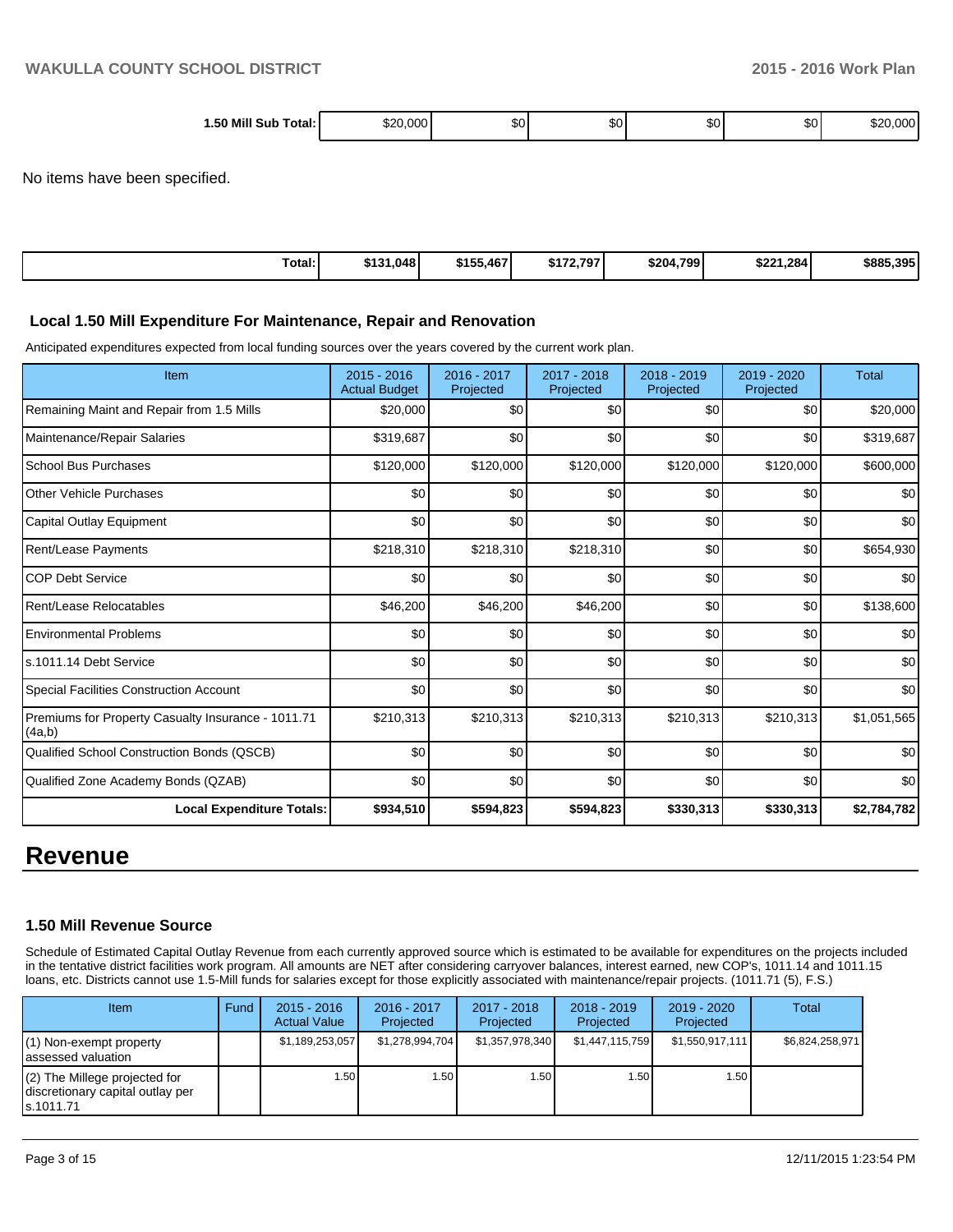| (3) Full value of the 1.50-Mill<br>discretionary capital outlay per<br>ls.1011.71 |     | \$1.997.945 | \$2.148.711 | \$2.281.404 | \$2.431.154 | \$2.605.541 | \$11,464,755 |
|-----------------------------------------------------------------------------------|-----|-------------|-------------|-------------|-------------|-------------|--------------|
| $(4)$ Value of the portion of the 1.50<br>l-Mill ACTUALLY levied                  | 370 | \$1.712.524 | \$1.841.752 | \$1.955.489 | \$2.083.847 | \$2.233.321 | \$9.826.933  |
| $(5)$ Difference of lines (3) and (4)                                             |     | \$285.421   | \$306.959   | \$325.915   | \$347.307   | \$372.220   | \$1,637,822  |

# **PECO Revenue Source**

The figure in the row designated "PECO Maintenance" will be subtracted from funds available for new construction because PECO maintenance dollars cannot be used for new construction.

| <b>Item</b>                           | Fund | $2015 - 2016$<br><b>Actual Budget</b> | 2016 - 2017<br>Projected | 2017 - 2018<br>Projected | $2018 - 2019$<br>Projected | $2019 - 2020$<br>Projected | Total            |
|---------------------------------------|------|---------------------------------------|--------------------------|--------------------------|----------------------------|----------------------------|------------------|
| <b>PECO New Construction</b>          | 340  | \$0                                   | \$0                      | \$0                      | \$0                        | \$0 <sub>1</sub>           | \$0 <sub>1</sub> |
| <b>IPECO Maintenance Expenditures</b> |      | \$111.048                             | \$155,467                | \$172.797                | \$204.799                  | \$221.284                  | \$865,395        |
|                                       |      | \$111.048                             | \$155,467                | \$172,797                | \$204.799                  | \$221,284                  | \$865,395        |

## **CO & DS Revenue Source**

Revenue from Capital Outlay and Debt Service funds.

| Item                                               | Fund | $2015 - 2016$<br><b>Actual Budget</b> | 2016 - 2017<br>Projected | $2017 - 2018$<br>Projected | $2018 - 2019$<br>Projected | $2019 - 2020$<br>Projected | Total     |
|----------------------------------------------------|------|---------------------------------------|--------------------------|----------------------------|----------------------------|----------------------------|-----------|
| ICO & DS Cash Flow-through<br><b>I</b> Distributed | 360  | \$64,746                              | \$64,746                 | \$64.746                   | \$64.746                   | \$64,746                   | \$323,730 |
| ICO & DS Interest on<br>Undistributed CO           | 360  | \$1,371                               | \$1,371                  | \$1,371                    | \$1,371                    | \$1,371                    | \$6,855   |
|                                                    |      | \$66,117                              | \$66.117                 | \$66,117                   | \$66,117                   | \$66,117                   | \$330,585 |

## **Fair Share Revenue Source**

All legally binding commitments for proportionate fair-share mitigation for impacts on public school facilities must be included in the 5-year district work program.

Nothing reported for this section.

### **Sales Surtax Referendum**

Specific information about any referendum for a 1-cent or ½-cent surtax referendum during the previous year.

**Did the school district hold a surtax referendum during the past fiscal year 2014 - 2015?**

No

#### **Additional Revenue Source**

Any additional revenue sources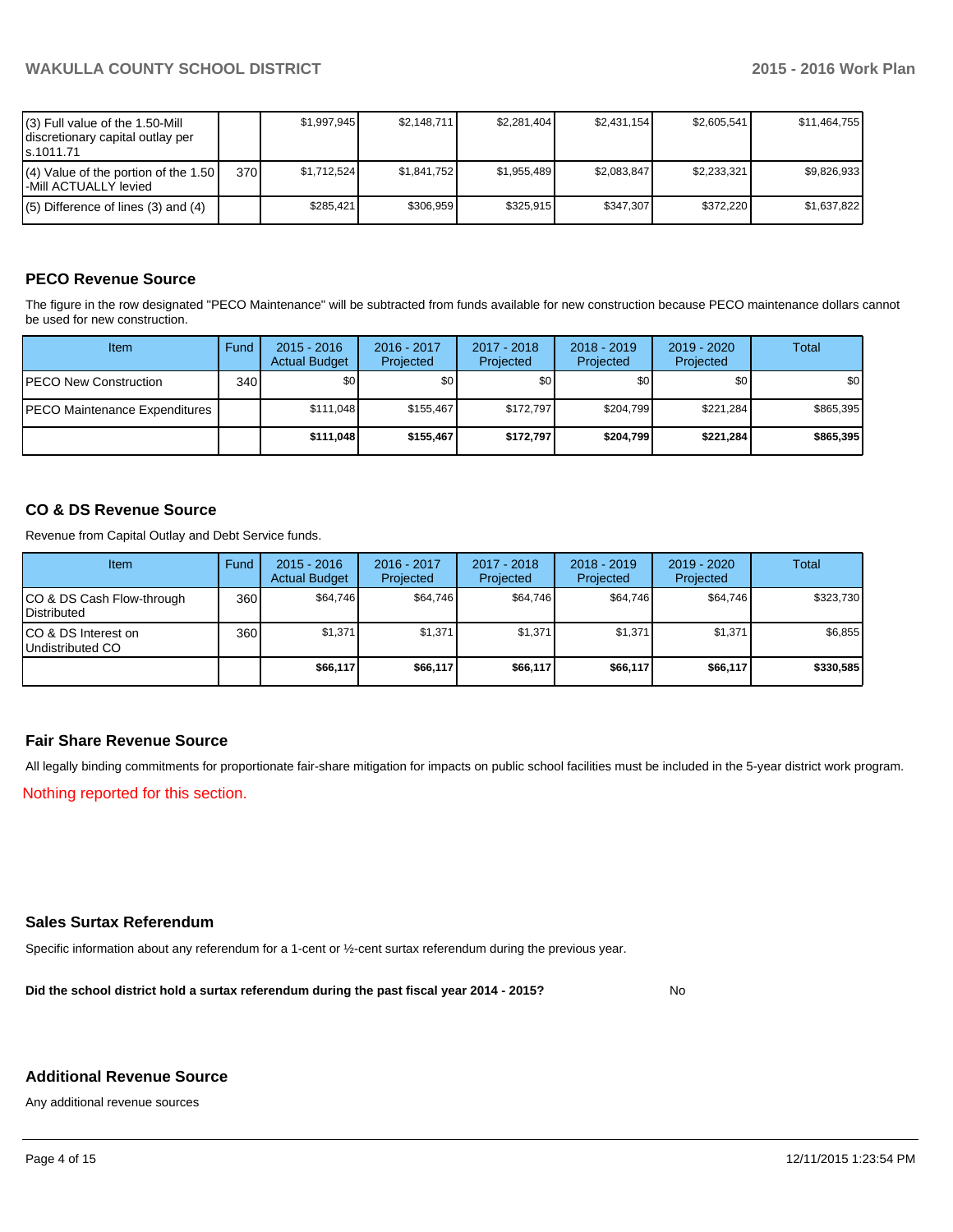# **WAKULLA COUNTY SCHOOL DISTRICT 2015 - 2016 Work Plan**

| Item                                                                                                               | $2015 - 2016$<br><b>Actual Value</b> | 2016 - 2017<br>Projected | 2017 - 2018<br>Projected | 2018 - 2019<br>Projected | 2019 - 2020<br>Projected | <b>Total</b> |
|--------------------------------------------------------------------------------------------------------------------|--------------------------------------|--------------------------|--------------------------|--------------------------|--------------------------|--------------|
| Proceeds from a s.1011.14/15 F.S. Loans                                                                            | \$0                                  | \$0                      | \$0                      | \$0                      | \$0                      | \$0          |
| District Bonds - Voted local bond<br>referendum proceeds per s.9, Art VII<br><b>State Constitution</b>             | \$0                                  | \$0                      | \$0                      | \$0                      | \$0                      | \$0          |
| Proceeds from Special Act Bonds                                                                                    | \$0                                  | \$0                      | \$0                      | \$0                      | \$0                      | \$0          |
| Estimated Revenue from CO & DS Bond<br>Sale                                                                        | \$0                                  | \$0                      | \$0                      | \$0                      | \$0                      | \$0          |
| Proceeds from Voted Capital<br>Improvements millage                                                                | \$0                                  | \$0                      | \$0                      | \$0                      | \$0                      | \$0          |
| Other Revenue for Other Capital Projects                                                                           | \$247,250                            | \$247,250                | \$247,250                | \$247,250                | \$247,250                | \$1,236,250  |
| Proceeds from 1/2 cent sales surtax<br>authorized by school board                                                  | \$0                                  | \$0                      | \$0                      | \$0                      | \$0                      | \$0          |
| Proceeds from local governmental<br>infrastructure sales surtax                                                    | \$0                                  | \$0                      | \$0                      | \$0                      | \$0                      | \$0          |
| Proceeds from Certificates of<br>Participation (COP's) Sale                                                        | \$0                                  | \$0                      | \$0                      | \$0                      | \$0                      | \$0          |
| Classrooms First Bond proceeds amount<br>authorized in FY 1997-98                                                  | \$0                                  | \$0                      | \$0                      | \$0                      | \$0                      | \$0          |
| <b>Classrooms for Kids</b>                                                                                         | \$0                                  | \$0                      | \$0                      | \$0                      | \$0                      | \$0          |
| <b>District Equity Recognition</b>                                                                                 | \$0                                  | \$0                      | \$0                      | \$0                      | \$0                      | \$0          |
| <b>Federal Grants</b>                                                                                              | \$0                                  | \$0                      | \$0                      | \$0                      | \$0                      | \$0          |
| Proportionate share mitigation (actual<br>cash revenue only, not in kind donations)                                | \$0                                  | \$0                      | \$0                      | \$0                      | \$0                      | \$0          |
| Impact fees received                                                                                               | \$0                                  | \$0                      | \$0                      | \$0                      | \$0                      | \$0          |
| Private donations                                                                                                  | \$0                                  | \$0                      | \$0                      | \$0                      | \$0                      | \$0          |
| Grants from local governments or not-for-<br>profit organizations                                                  | \$0                                  | \$0                      | \$0                      | \$0                      | \$0                      | \$0          |
| Interest, Including Profit On Investment                                                                           | \$0                                  | \$0                      | \$0                      | \$0                      | \$0                      | \$0          |
| Revenue from Bonds pledging proceeds<br>from 1 cent or 1/2 cent Sales Surtax                                       | \$0                                  | \$0                      | \$0                      | \$0                      | \$0                      | \$0          |
| <b>Total Fund Balance Carried Forward</b>                                                                          | \$1,474,294                          | \$0                      | \$0                      | \$0                      | \$0                      | \$1,474,294  |
| General Capital Outlay Obligated Fund<br>Balance Carried Forward From Total<br><b>Fund Balance Carried Forward</b> | \$0                                  | \$0                      | \$0                      | \$0                      | \$0                      | \$0          |
| Special Facilities Construction Account                                                                            | \$0                                  | \$0                      | \$0                      | \$0                      | \$0                      | \$0          |
| One Cent - 1/2 Cent Sales Surtax Debt<br>Service From Total Fund Balance Carried<br>Forward                        | \$0                                  | \$0                      | \$0                      | \$0                      | \$0                      | \$0          |
| Capital Outlay Projects Funds Balance<br>Carried Forward From Total Fund<br><b>Balance Carried Forward</b>         | \$0                                  | \$0                      | \$0                      | \$0                      | \$0                      | \$0          |
| Charter School Capital Outlay                                                                                      | \$66,192                             | \$66,192                 | \$66,192                 | \$66,192                 | \$66,192                 | \$330,960    |
| <b>Subtotal</b>                                                                                                    | \$1,787,736                          | \$313,442                | \$313,442                | \$313,442                | \$313,442                | \$3,041,504  |

# **Total Revenue Summary**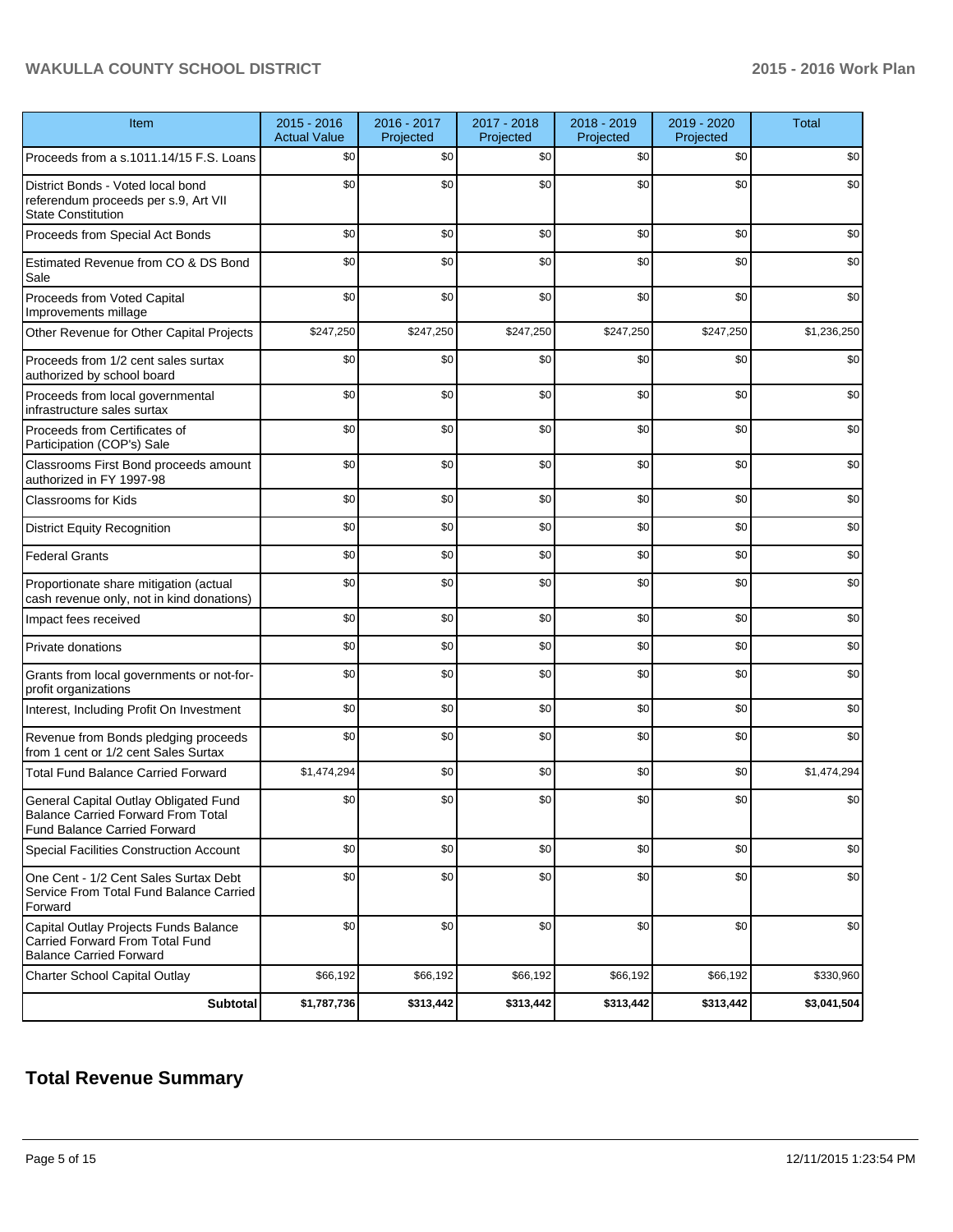# **WAKULLA COUNTY SCHOOL DISTRICT 2015 - 2016 Work Plan**

| <b>Item Name</b>                                           | $2015 - 2016$<br><b>Budget</b> | $2016 - 2017$<br>Projected | $2017 - 2018$<br>Projected | $2018 - 2019$<br>Projected | $2019 - 2020$<br>Projected | <b>Five Year Total</b> |
|------------------------------------------------------------|--------------------------------|----------------------------|----------------------------|----------------------------|----------------------------|------------------------|
| Local 1.5 Mill Discretionary Capital Outlay<br>Revenue     | \$1,712,524                    | \$1,841,752                | \$1,955,489                | \$2,083,847                | \$2,233,321                | \$9,826,933            |
| PECO and 1.5 Mill Maint and Other 1.5<br>Mill Expenditures | (\$934,510)                    | (\$594,823)                | (S594, 823)                | (\$330,313)                | (\$330,313)                | (\$2,784,782)          |
| <b>PECO Maintenance Revenue</b>                            | \$111,048                      | \$155.467                  | \$172.797                  | \$204.799                  | \$221,284                  | \$865,395              |
| Available 1.50 Mill for New<br><b>Construction</b>         | \$778.014                      | \$1,246,929                | \$1,360,666                | \$1,753,534                | \$1,903,008                | \$7,042,151            |

| <b>Item Name</b>                      | $2015 - 2016$<br><b>Budget</b> | 2016 - 2017<br>Projected | 2017 - 2018<br>Projected | $2018 - 2019$<br>Projected | 2019 - 2020<br>Projected | <b>Five Year Total</b> |
|---------------------------------------|--------------------------------|--------------------------|--------------------------|----------------------------|--------------------------|------------------------|
| ICO & DS Revenue                      | \$66,117                       | \$66,117                 | \$66,117                 | \$66,117                   | \$66,117                 | \$330,585              |
| <b>IPECO New Construction Revenue</b> | \$0                            | \$0                      | \$0                      | \$0                        | \$0                      | \$0                    |
| IOther/Additional Revenue             | \$1,787,736                    | \$313,442                | \$313.442                | \$313,442                  | \$313,442                | \$3,041,504            |
| <b>Total Additional Revenuel</b>      | \$1,853,853                    | \$379,559                | \$379,559                | \$379,559                  | \$379,559                | \$3,372,089            |
| <b>Total Available Revenue</b>        | \$2,631,867                    | \$1,626,488              | \$1,740,225              | \$2,133,093                | \$2,282,567              | \$10,414,240           |

# **Project Schedules**

## **Capacity Project Schedules**

A schedule of capital outlay projects necessary to ensure the availability of satisfactory classrooms for the projected student enrollment in K-12 programs.

Nothing reported for this section.

| <b>Planned Cost:</b>     |  |  |  |
|--------------------------|--|--|--|
|                          |  |  |  |
| <b>Student Stations:</b> |  |  |  |
| <b>Total Classrooms:</b> |  |  |  |
| Gross Sq Ft:             |  |  |  |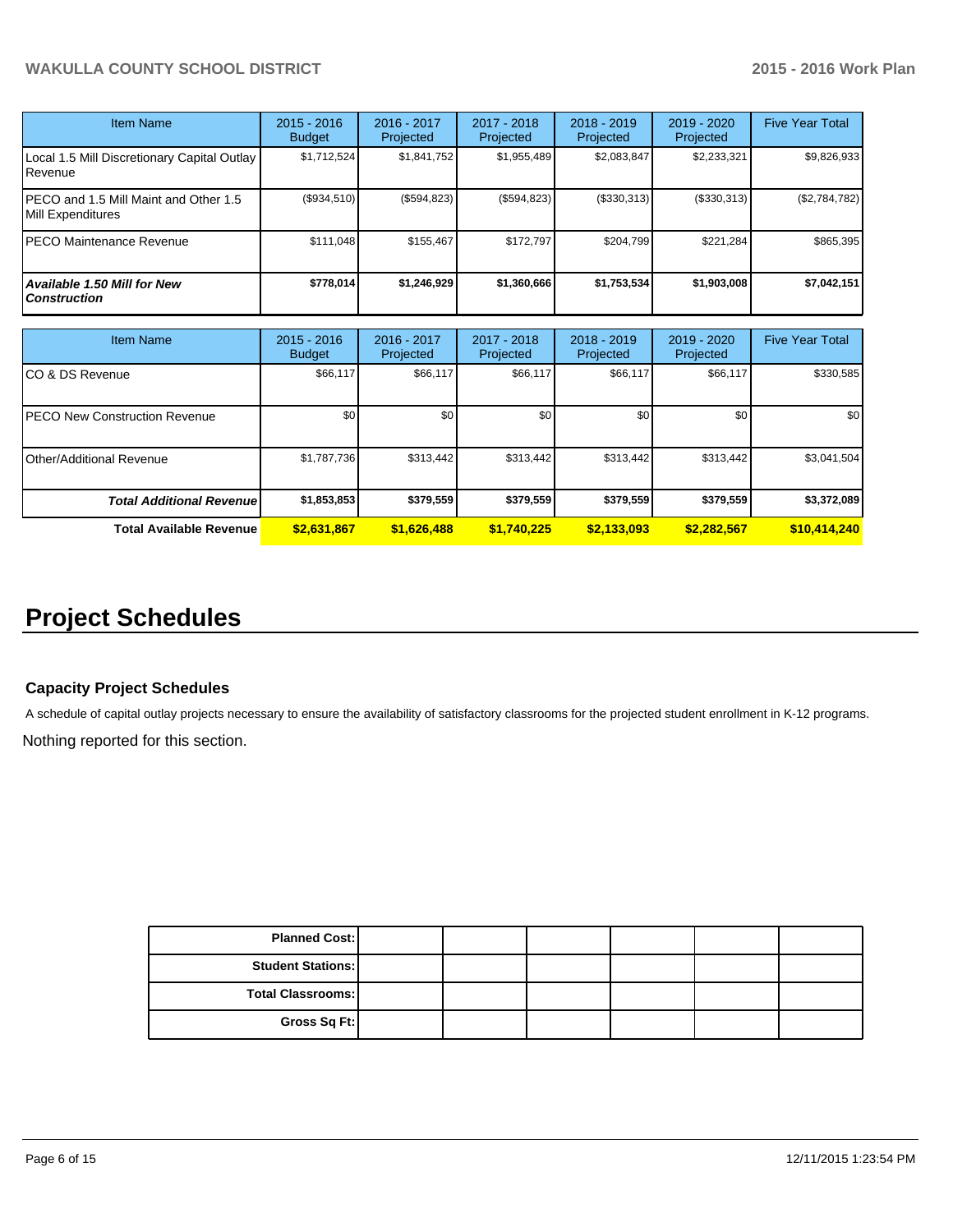# **Other Project Schedules**

Major renovations, remodeling, and additions of capital outlay projects that do not add capacity to schools.

| <b>Project Description</b>                                        | Location                                                                              | 2015 - 2016<br><b>Actual Budget</b> | 2016 - 2017<br>Projected | 2017 - 2018<br>Projected | 2018 - 2019<br>Projected | 2019 - 2020<br>Projected | <b>Total</b>    | Funded  |
|-------------------------------------------------------------------|---------------------------------------------------------------------------------------|-------------------------------------|--------------------------|--------------------------|--------------------------|--------------------------|-----------------|---------|
| District wide repair &<br>renovation ,remodeling                  | Location not specified                                                                | \$727,224                           | \$0                      | \$0                      | \$0                      | \$0                      | \$727,224 Yes   |         |
| New Construction of Bus<br>Garage                                 | <b>BUS GARAGE</b>                                                                     | \$0                                 | \$0                      | \$0                      | \$0                      | \$878,659                | \$878,659 Yes   |         |
| Resurface Parking Area,<br>Develop Physical Educational<br>Fields | RIVERSPRINGS MIDDLE                                                                   | \$0                                 | \$760,296                | \$0                      | \$0                      | \$0                      | \$760,296 Yes   |         |
| Redesign, Repave and correct<br>drainage,                         | <b>WAKULLA SENIOR HIGH</b>                                                            | \$0                                 | \$1,550,650              | \$0                      | \$0                      | \$0                      | \$1,550,650 No  |         |
| Bus garage Paving & Drainage<br>Project                           | <b>BUS GARAGE</b>                                                                     | \$0                                 | \$0                      | \$0                      | \$0                      | \$687,716                | \$687,716 Yes   |         |
| Assess HVAC system                                                | <b>WAKULLA SENIOR HIGH</b>                                                            | \$7,953                             | \$0                      | \$0                      | \$0                      | \$0                      | \$7,953 Yes     |         |
| Lift station and Sanitary Sewer<br>Upgrades                       | <b>WAKULLA MIDDLE</b>                                                                 | \$0                                 | \$0                      | \$0                      | \$320,000                | \$0                      | \$320,000 Yes   |         |
| <b>Charter School Capital Outlay</b>                              | Location not specified                                                                | \$66,192                            | \$66,192                 | \$66,192                 | \$66,192                 | \$66,192                 | \$330,960 Yes   |         |
| <b>HVAC Renovation</b>                                            | WAKULLA SENIOR HIGH                                                                   | \$0                                 | \$300,000                | \$1,674,033              | \$1,746,901              | \$0                      | \$3,720,934 Yes |         |
| Renovation of High school<br>track and Gym                        | <b>WAKULLA SENIOR HIGH</b>                                                            | \$783,580                           | \$0                      | \$0                      | \$0                      | \$0                      | \$783,580 Yes   |         |
| Re-work football field and<br>provide drainage                    | <b>WAKULLA SENIOR HIGH</b>                                                            | \$0                                 | \$0                      | \$0                      | \$0                      | \$350,000                | \$350,000 Yes   |         |
| Renovation of gym, re-roof                                        | <b>WAKULLA</b><br><b>ADMINISTRATION &amp;</b><br><b>COMMUNITY</b><br><b>EDUCATION</b> | \$0                                 | \$0                      | \$0                      | \$0                      | \$300,000                | \$300,000 Yes   |         |
| Parent Walkway Cover Dropoff                                      | <b>WAKULLA</b><br><b>ADMINISTRATION &amp;</b><br><b>COMMUNITY</b><br><b>EDUCATION</b> | \$0                                 | \$0                      | \$0                      | \$0                      | \$0                      |                 | \$0 Yes |
| Replacement of existing Fire<br>Alarm                             | <b>SCHOOL BOARD</b><br>ADMINISTRATION                                                 | \$0                                 | \$50,000                 | \$0                      | \$0                      | \$0                      | \$50,000 Yes    |         |
| Replacement of HVAC at the<br><b>County Annex</b>                 | <b>SCHOOL BOARD</b><br><b>ADMINISTRATION</b>                                          | \$0                                 | \$200,000                | \$0                      | \$0                      | \$0                      | \$200,000 Yes   |         |
| Replacement of HVAC at Tech.<br>Labs                              | <b>WAKULLA MIDDLE</b>                                                                 | \$100,000                           | \$0                      | \$0                      | \$0                      | \$0                      | \$100,000 Yes   |         |
| Carpet replacement at needed<br>schools                           | Location not specified                                                                | \$563,741                           | \$250,000                | \$0                      | \$0                      | \$0                      | \$813,741 Yes   |         |
| Technology Equipment for all<br>schools                           | Location not specified                                                                | \$190,000                           | \$0l                     | \$0                      | \$0                      | \$0                      | \$190,000 Yes   |         |
| Addition of two offices                                           | WAKULLA SENIOR HIGH                                                                   | \$40,000                            | \$0                      | \$0                      | \$0                      | \$0                      | \$40,000 Yes    |         |
| walkway Cover Dropoff                                             | WAKULLA<br><b>ADMINISTRATION &amp;</b><br><b>COMMUNITY</b><br><b>EDUCATION</b>        | \$65,178                            | \$0                      | \$0                      | \$0                      | \$0                      | \$65,178 Yes    |         |
| <b>Replacement Boiler</b>                                         | MEDART ELEMENTARY                                                                     | \$32,000                            | \$0                      | \$0                      | \$0                      | \$0                      | \$32,000 Yes    |         |
| <b>Electrical Service to Portables</b>                            | <b>WAKULLA SENIOR HIGH</b>                                                            | \$50,000                            | \$0                      | \$0                      | \$0                      | \$0                      | \$50,000 Yes    |         |
| <b>Window Treatment</b>                                           | WAKULLA MIDDLE                                                                        | \$5,999                             | \$0                      | \$0                      | \$0                      | \$0                      | \$5,999 Yes     |         |
|                                                                   |                                                                                       | \$2,631,867                         | \$3,177,138              | \$1,740,225              | \$2,133,093              | \$2,282,567              | \$11,964,890    |         |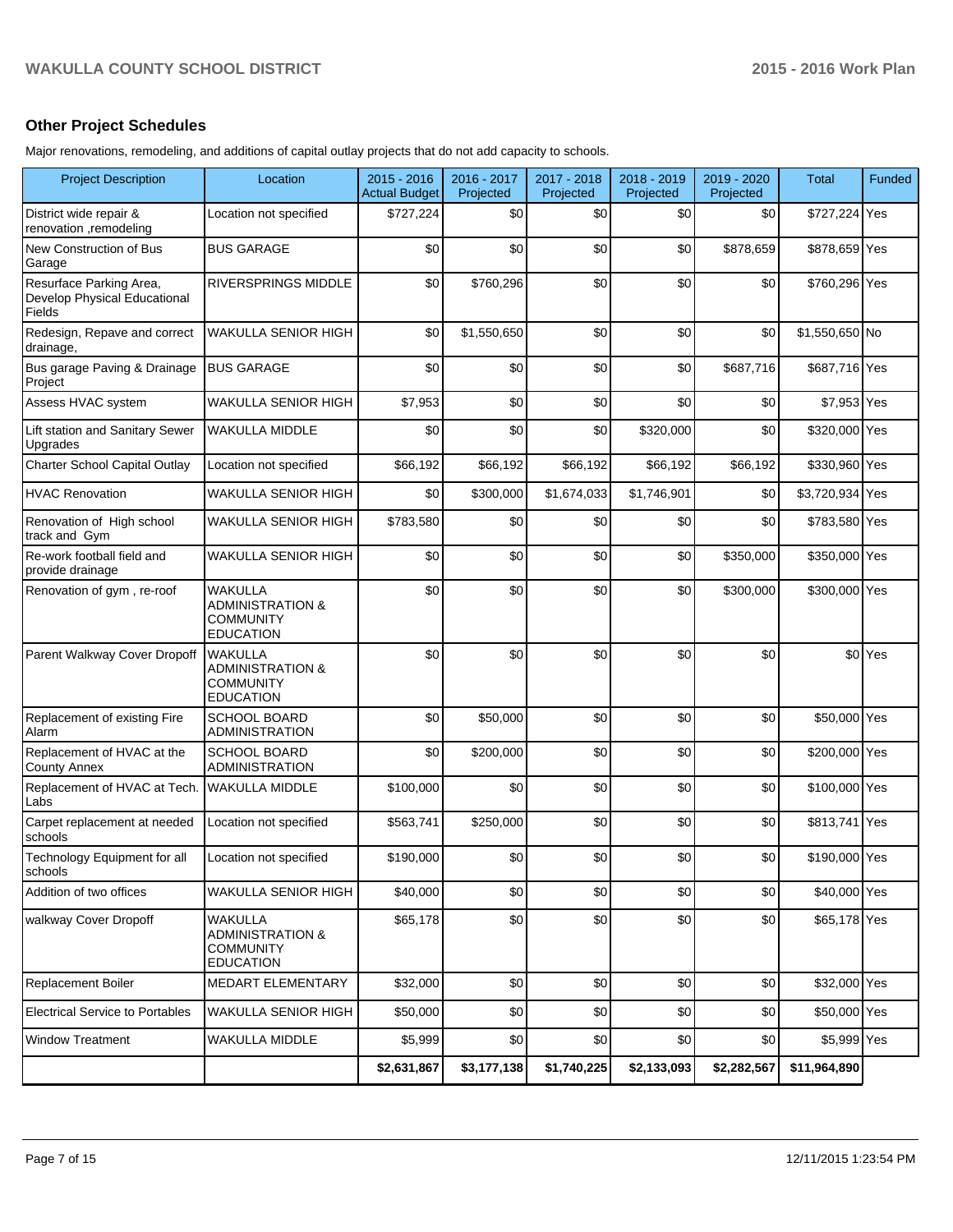## **Additional Project Schedules**

Any projects that are not identified in the last approved educational plant survey.

Nothing reported for this section.

# **Non Funded Growth Management Project Schedules**

Schedule indicating which projects, due to planned development, that CANNOT be funded from current revenues projected over the next five years.

Nothing reported for this section.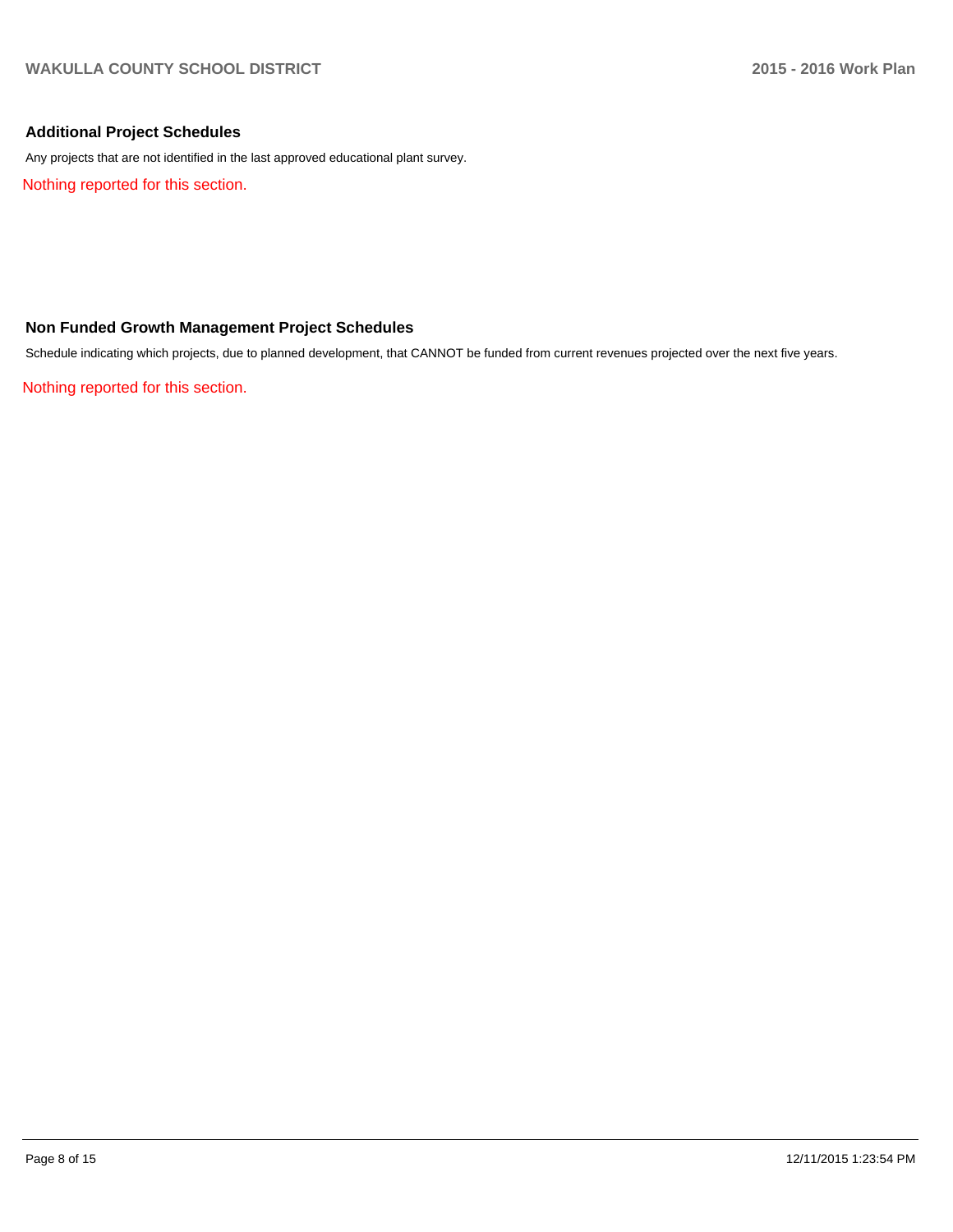# **Tracking**

# **Capacity Tracking**

| Location                                                                | $2015 -$<br>2016 Satis.<br>Stu. Sta. | Actual<br>$2015 -$<br><b>2016 FISH</b><br>Capacity | Actual<br>$2014 -$<br>2015<br><b>COFTE</b> | # Class<br>Rooms | Actual<br>Average<br>$2015 -$<br>2016 Class<br><b>Size</b> | Actual<br>$2015 -$<br>2016<br><b>Utilization</b> | <b>New</b><br>Stu.<br>Capacity | <b>New</b><br>Rooms to<br>be<br>Added/Re<br>moved | Projected<br>$2019 -$<br>2020<br><b>COFTE</b> | Projected<br>$2019 -$<br>2020<br><b>Utilization</b> | Projected<br>$2019 -$<br>2020 Class<br><b>Size</b> |
|-------------------------------------------------------------------------|--------------------------------------|----------------------------------------------------|--------------------------------------------|------------------|------------------------------------------------------------|--------------------------------------------------|--------------------------------|---------------------------------------------------|-----------------------------------------------|-----------------------------------------------------|----------------------------------------------------|
| <b>DROPOUT PREVENTION</b>                                               | 63                                   | 63                                                 | 82                                         | $\overline{7}$   | 12                                                         | 130.00 %                                         | $\Omega$                       | $\Omega$                                          | 46                                            | 73.00 %                                             | $\overline{7}$                                     |
| <b>l</b> WAKULLA<br>ADMINISTRATION &<br>ICOMMUNITY<br><b>IEDUCATION</b> | 85                                   | 127                                                | 234                                        | 17               | 14                                                         | 184.00 %                                         | $\Omega$                       | $\Omega$                                          | 235                                           | 185.00 %                                            | 14                                                 |
| lwakulla SENIOR HIGH                                                    | 1,705                                | 1,619                                              | 1,334                                      | 70               | 19                                                         | 82.00 %                                          | 150                            | 6                                                 | 1,259                                         | 71.00 %                                             | 17                                                 |
| lwakulla middle                                                         | 876                                  | 788                                                | 582                                        | 38               | 15                                                         | 74.00 %                                          | $\Omega$                       | $\Omega$                                          | 505                                           | 64.00 %                                             | 13                                                 |
| ISHADFVILLE<br><b>IELEMENTARY</b>                                       | 745                                  | 745                                                | 567                                        | 40               | 14                                                         | 76.00 %                                          | $\Omega$                       | $\Omega$                                          | 491                                           | 66.00 %                                             | 12                                                 |
| IMEDART ELEMENTARY                                                      | 669                                  | 669                                                | 498                                        | 36               | 14                                                         | 74.00 %                                          | $\Omega$                       | $\Omega$                                          | 490                                           | 73.00 %                                             | 14                                                 |
| IRIVERSPRINGS MIDDLE                                                    | 682                                  | 613                                                | 545                                        | 30 <sup>1</sup>  | 18 <sup>1</sup>                                            | 89.00 %                                          | $\Omega$                       | $\Omega$                                          | 506                                           | 83.00 %                                             | 17                                                 |
| ICRAWFORDVILLE<br>IELEMENTARY SCHOOL                                    | 699                                  | 699                                                | 558                                        | 39               | 14                                                         | 80.00 %                                          | $\Omega$                       | $\Omega$                                          | 490                                           | 70.00 %                                             | 13                                                 |
| <b>IRIVERSINK</b><br><b>ELEMENTARY SCHOOL</b>                           | 655                                  | 655                                                | 472                                        | 35               | 13                                                         | 72.00 %                                          | $\Omega$                       | $\Omega$                                          | 490                                           | 75.00 %                                             | 14                                                 |
|                                                                         | 6,179                                | 5,978                                              | 4,872                                      | 312              | 16                                                         | 81.50 %                                          | 150                            | 6                                                 | 4,512                                         | 73.63%                                              | 14                                                 |

The COFTE Projected Total (4,512) for 2019 - 2020 must match the Official Forecasted COFTE Total (4,511 ) for 2019 - 2020 before this section can be completed. In the event that the COFTE Projected Total does not match the Official forecasted COFTE, then the Balanced Projected COFTE Table should be used to balance COFTE.

| Projected COFTE for 2019 - 2020 |  |  |  |  |  |
|---------------------------------|--|--|--|--|--|
| 1,617                           |  |  |  |  |  |
| 1,636                           |  |  |  |  |  |
| 1,259                           |  |  |  |  |  |
| 4,511                           |  |  |  |  |  |
|                                 |  |  |  |  |  |

| <b>Grade Level Type</b> | <b>Balanced Projected</b><br>COFTE for 2019 - 2020 |
|-------------------------|----------------------------------------------------|
| Elementary (PK-3)       |                                                    |
| Middle $(4-8)$          |                                                    |
| High (9-12)             |                                                    |
|                         | 4,512                                              |

# **Relocatable Replacement**

Number of relocatable classrooms clearly identified and scheduled for replacement in the school board adopted financially feasible 5-year district work program.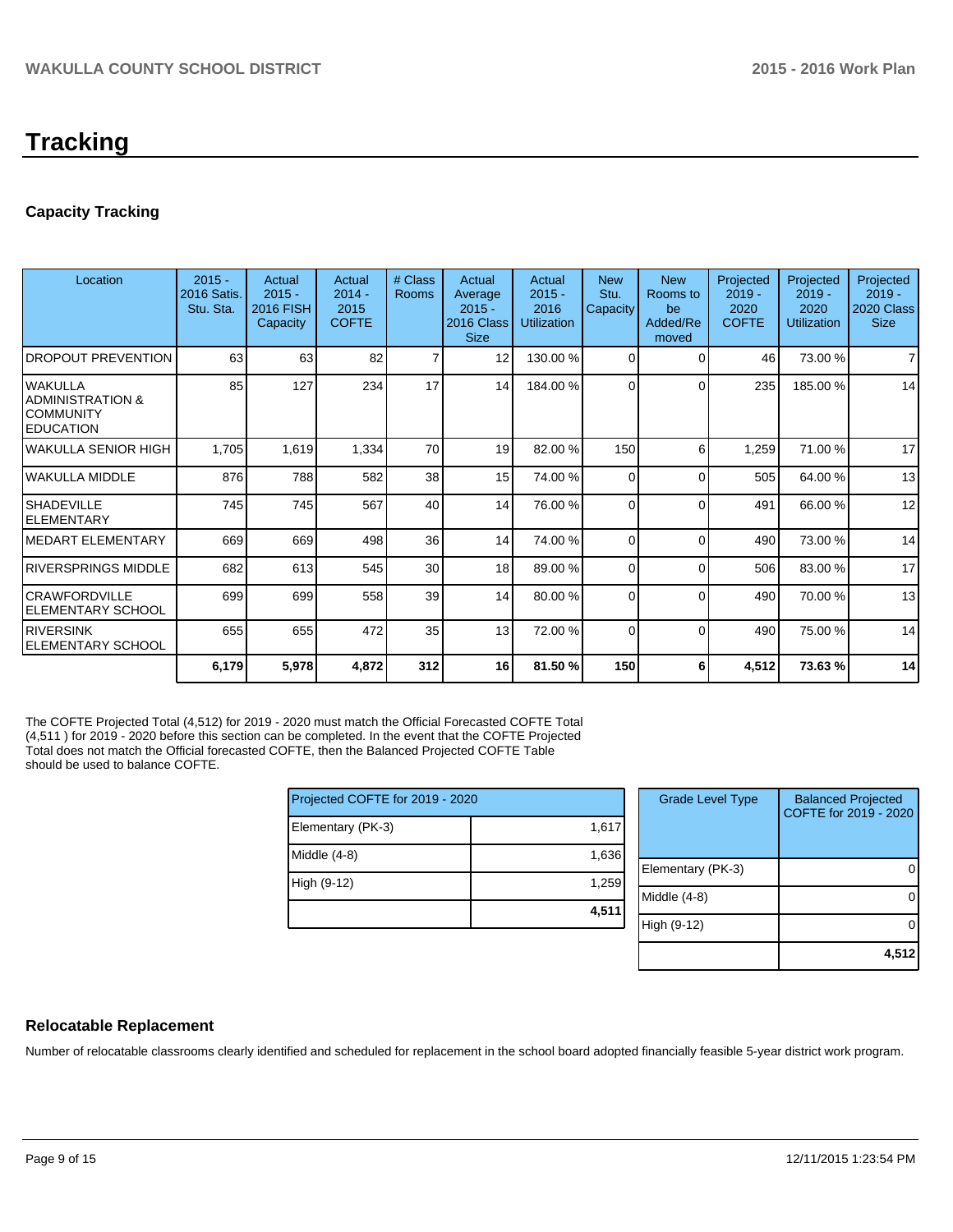| Location                                 | 2015 - 2016   2016 - 2017   2017 - 2018   2018 - 2019   2019 - 2020   Year 5 Total |  |  |
|------------------------------------------|------------------------------------------------------------------------------------|--|--|
| IDROPOUT PREVENTION                      |                                                                                    |  |  |
| <b>Total Relocatable Replacements: I</b> |                                                                                    |  |  |

### **Charter Schools Tracking**

Information regarding the use of charter schools.

| Location-Type         | # Relocatable  <br>units or<br>permanent<br>classrooms | Owner      | Year Started or I<br>Scheduled | Student<br><b>Stations</b> | <b>Students</b><br>Enrolled | Years in<br>Contract | <b>Total Charter</b><br><b>Students</b><br>projected for<br>2019 - 2020 |
|-----------------------|--------------------------------------------------------|------------|--------------------------------|----------------------------|-----------------------------|----------------------|-------------------------------------------------------------------------|
| <b>St.Marks COAST</b> |                                                        | 14 PRIVATE | 1999                           | 192 <sub>l</sub>           | 161                         |                      | 176                                                                     |
|                       | 14                                                     |            |                                | 192 l                      | 161                         |                      | 176                                                                     |

### **Special Purpose Classrooms Tracking**

The number of classrooms that will be used for certain special purposes in the current year, by facility and type of classroom, that the district will, 1), not use for educational purposes, and 2), the co-teaching classrooms that are not open plan classrooms and will be used for educational purposes.

| School                                      | <b>School Type</b> | # of Elementary<br>K-3 Classrooms | # of Middle 4-8<br><b>Classrooms</b> | # of High $9-12$<br><b>Classrooms</b> | # of $ESE$<br>Classrooms | # of Combo<br>Classrooms | Total<br><b>Classrooms</b> |
|---------------------------------------------|--------------------|-----------------------------------|--------------------------------------|---------------------------------------|--------------------------|--------------------------|----------------------------|
| <b>IRIVERSINK ELEMENTARY</b><br>ISCHOOL     | Educational        |                                   |                                      |                                       |                          |                          | 51                         |
| <b>ICRAWFORDVILLE ELEMENTARY</b><br>ISCHOOL | Educational        |                                   |                                      |                                       |                          |                          |                            |
| <b>ISHADEVILLE ELEMENTARY</b>               | Educational        |                                   |                                      |                                       |                          |                          |                            |
| IMEDART ELEMENTARY                          | Educational        |                                   |                                      |                                       |                          |                          |                            |
| <b>Total Educational Classrooms: I</b>      |                    | 16.                               |                                      |                                       |                          |                          | 25 <sub>1</sub>            |

| School                               | School Type | $\parallel$ # of Elementary $\parallel$ # of Middle 4-8 $\parallel$ # of High 9-12<br>K-3 Classrooms I | <b>Classrooms</b> | <b>Classrooms</b> | # of $ESE$<br><b>Classrooms</b> | # of Combo<br><b>Classrooms</b> | Total<br><b>Classrooms</b> |
|--------------------------------------|-------------|--------------------------------------------------------------------------------------------------------|-------------------|-------------------|---------------------------------|---------------------------------|----------------------------|
| <b>Total Co-Teaching Classrooms:</b> |             |                                                                                                        | 0                 |                   |                                 | 0                               | $\mathbf{0}$               |

#### **Infrastructure Tracking**

**Necessary offsite infrastructure requirements resulting from expansions or new schools. This section should include infrastructure information related to capacity project schedules and other project schedules (Section 4).**

none

**Proposed location of planned facilities, whether those locations are consistent with the comprehensive plans of all affected local governments, and recommendations for infrastructure and other improvements to land adjacent to existing facilities. Provisions of 1013.33(12), (13) and (14) and 1013.36 must be addressed for new facilities planned within the 1st three years of the plan (Section 5).**

Not Specified

**Consistent with Comp Plan?** No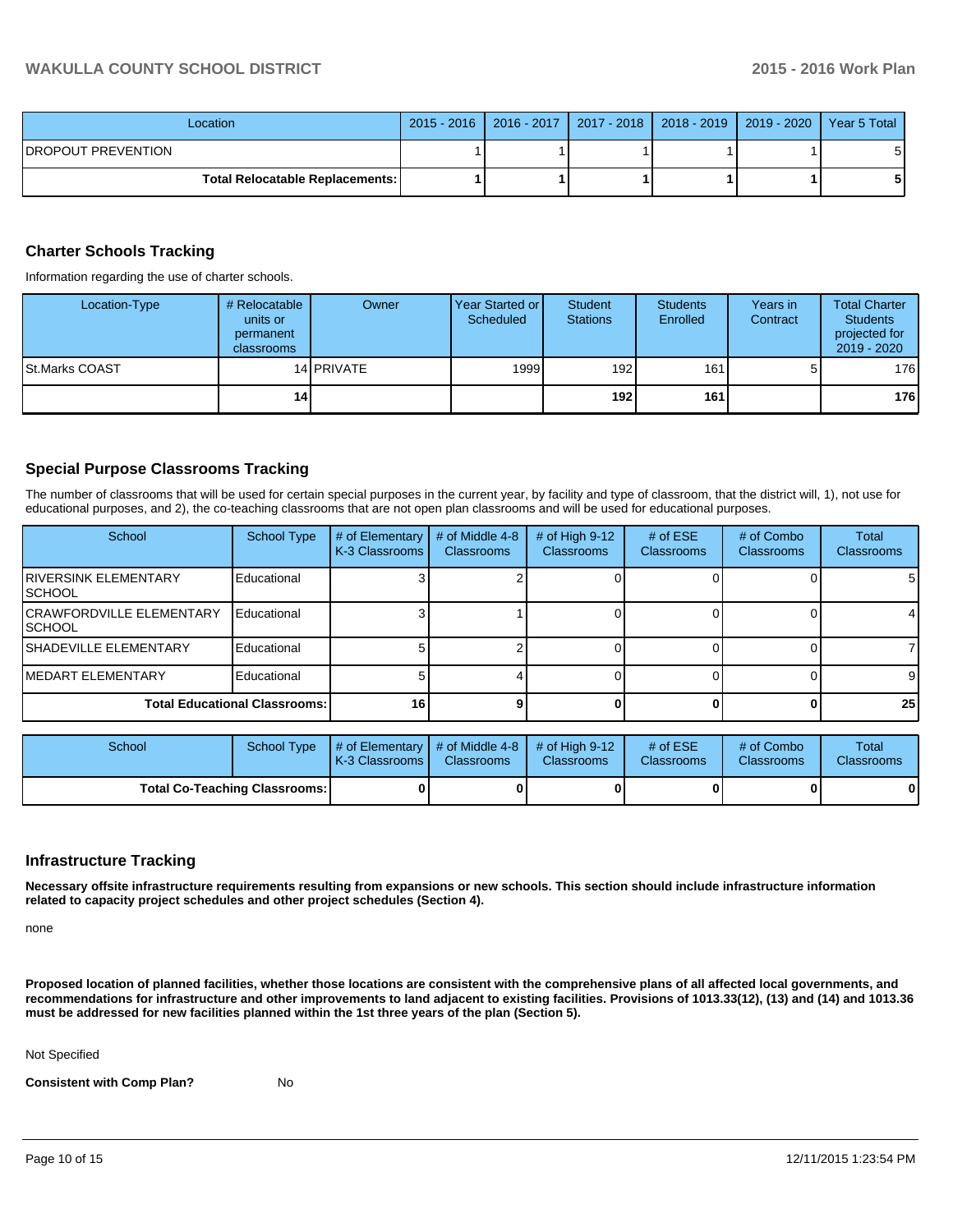# **Net New Classrooms**

The number of classrooms, by grade level and type of construction, that were added during the last fiscal year.

| List the net new classrooms added in the 2014 - 2015 fiscal year.                                                                                       |                               |                                   |                                | LList the net new classrooms to be added in the 2015 - 2016 fiscal<br>vear. |                                                                        |                                   |                                |                        |
|---------------------------------------------------------------------------------------------------------------------------------------------------------|-------------------------------|-----------------------------------|--------------------------------|-----------------------------------------------------------------------------|------------------------------------------------------------------------|-----------------------------------|--------------------------------|------------------------|
| "Classrooms" is defined as capacity carrying classrooms that are added to increase<br>capacity to enable the district to meet the Class Size Amendment. |                               |                                   |                                |                                                                             | Totals for fiscal year 2015 - 2016 should match totals in Section 15A. |                                   |                                |                        |
| Location                                                                                                                                                | $2014 - 2015 \#$<br>Permanent | $2014 - 2015$ #<br><b>Modular</b> | $2014 - 2015$ #<br>Relocatable | $2014 - 2015$<br>Total                                                      | $2015 - 2016$ #<br>Permanent                                           | $2015 - 2016$ #<br><b>Modular</b> | $2015 - 2016$ #<br>Relocatable | $2015 - 2016$<br>Total |
| Elementary (PK-3)                                                                                                                                       |                               |                                   |                                |                                                                             |                                                                        |                                   |                                | 0                      |
| Middle (4-8)                                                                                                                                            |                               |                                   |                                |                                                                             |                                                                        |                                   |                                | 0                      |
| High (9-12)                                                                                                                                             |                               |                                   |                                |                                                                             |                                                                        |                                   |                                | 0                      |
|                                                                                                                                                         |                               |                                   |                                |                                                                             |                                                                        |                                   |                                | 0                      |

# **Relocatable Student Stations**

Number of students that will be educated in relocatable units, by school, in the current year, and the projected number of students for each of the years in the workplan.

| <b>Site</b>                                             | 2015 - 2016     | 2016 - 2017 | 2017 - 2018 | 2018 - 2019 | 2019 - 2020 | 5 Year Average |
|---------------------------------------------------------|-----------------|-------------|-------------|-------------|-------------|----------------|
| RIVERSINK ELEMENTARY SCHOOL                             |                 |             |             |             |             | 0              |
| CRAWFORDVILLE ELEMENTARY SCHOOL                         | $\Omega$        | 0           | 0           | $\Omega$    | 0           | 0              |
| <b>DROPOUT PREVENTION</b>                               | 20 <sup>1</sup> | 20          | 20          | 20          | 20          | 20             |
| WAKULLA ADMINISTRATION & COMMUNITY<br><b>IEDUCATION</b> | $\Omega$        | 0           | 0           | $\Omega$    | 0           | $\Omega$       |
| IWAKULLA SENIOR HIGH                                    | 150             | 150         | 150         | 150         | 150         | 150            |
| IRIVERSPRINGS MIDDLE                                    | $\overline{0}$  | U           | 0           | 0           | 0           | 0              |
| lwakulla middle                                         | Ωl              | n           | 0           | $\Omega$    | $\Omega$    | $\Omega$       |
| <b>SHADEVILLE ELEMENTARY</b>                            | 01              | n           | 0           | $\Omega$    | $\Omega$    | $\Omega$       |
| MEDART ELEMENTARY                                       | Ωl              | ∩           | 0           | $\Omega$    | $\Omega$    | $\Omega$       |
| Totals for WAKULLA COUNTY SCHOOL DISTRICT               |                 |             |             |             |             |                |
| Total students in relocatables by year.                 | 170             | 170         | 170         | 170         | 170         | 170            |
| Total number of COFTE students projected by year.       | 4,820           | 4,758       | 4,671       | 4,572       | 4,511       | 4,666          |
| Percent in relocatables by year.                        | 4 %             | 4 %         | 4 %         | 4 %         | 4 %         | 4 %            |

# **Leased Facilities Tracking**

Exising leased facilities and plans for the acquisition of leased facilities, including the number of classrooms and student stations, as reported in the educational plant survey, that are planned in that location at the end of the five year workplan.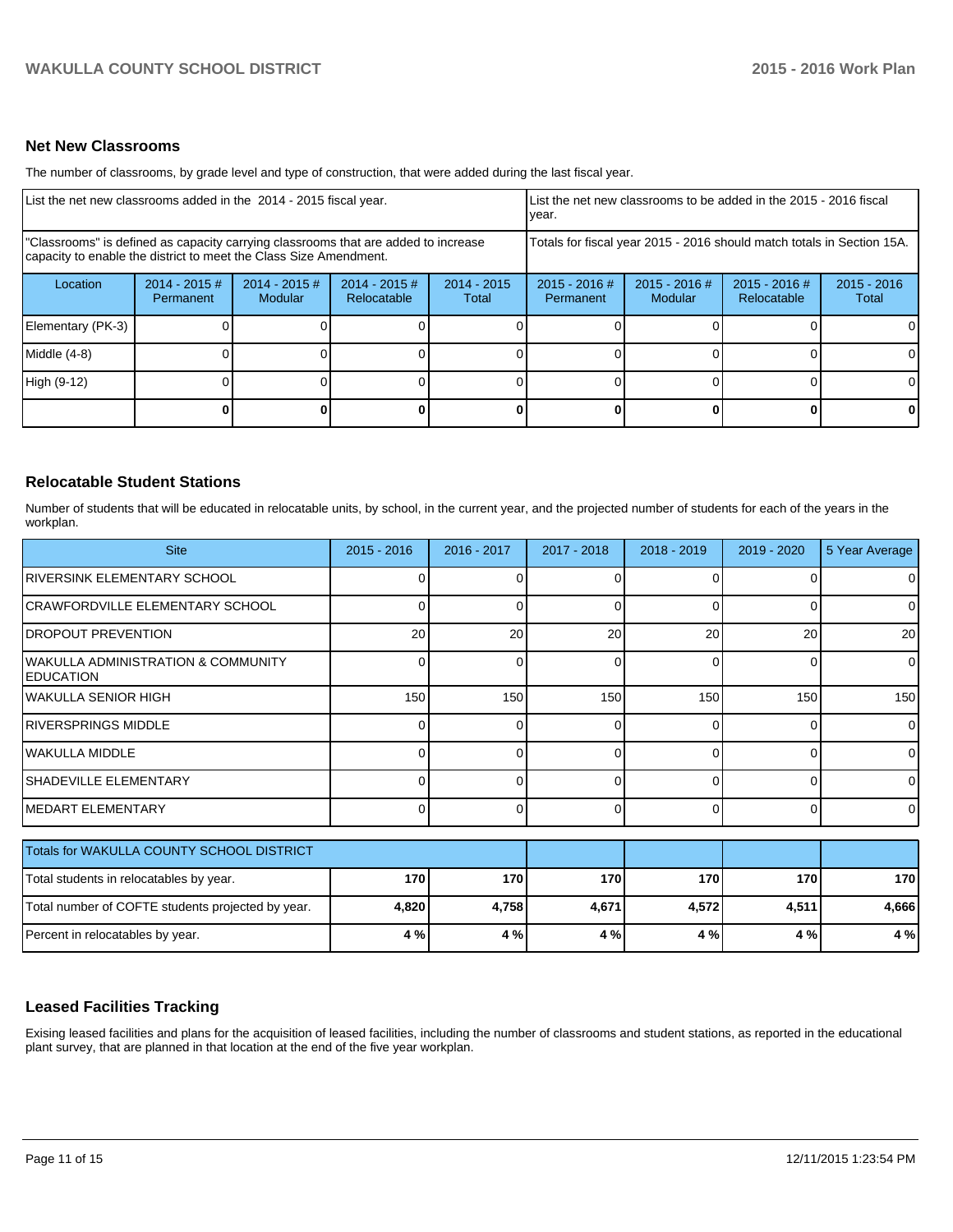# **WAKULLA COUNTY SCHOOL DISTRICT 2015 - 2016 Work Plan**

| Location                                                          | # of Leased<br>Classrooms 2015 -<br>2016 | <b>FISH Student</b><br><b>Stations</b> | Owner | # of Leased<br>Classrooms 2019 -<br>2020 | <b>FISH Student</b><br><b>Stations</b> |
|-------------------------------------------------------------------|------------------------------------------|----------------------------------------|-------|------------------------------------------|----------------------------------------|
| DROPOUT PREVENTION                                                | ∩∣                                       | U                                      |       |                                          | $\overline{0}$                         |
| <b>WAKULLA ADMINISTRATION &amp; COMMUNITY</b><br><b>EDUCATION</b> | $\Omega$                                 |                                        |       |                                          | $\overline{0}$                         |
| <b>WAKULLA SENIOR HIGH</b>                                        | 6                                        | 150                                    |       |                                          | $\Omega$                               |
| <b>WAKULLA MIDDLE</b>                                             |                                          |                                        |       |                                          | ΩI                                     |
| SHADEVILLE ELEMENTARY                                             | ΩI                                       |                                        |       |                                          | $\Omega$                               |
| <b>MEDART ELEMENTARY</b>                                          | $\cap$                                   | ∩                                      |       |                                          | $\Omega$                               |
| <b>RIVERSPRINGS MIDDLE</b>                                        | $\cap$                                   | U                                      |       |                                          | $\Omega$                               |
| <b>CRAWFORDVILLE ELEMENTARY SCHOOL</b>                            | ∩                                        |                                        |       |                                          | $\Omega$                               |
| RIVERSINK ELEMENTARY SCHOOL                                       | ∩                                        |                                        |       |                                          | $\Omega$                               |
|                                                                   | 6                                        | <b>150</b>                             |       |                                          | 0                                      |

#### **Failed Standard Relocatable Tracking**

Relocatable units currently reported by school, from FISH, and the number of relocatable units identified as 'Failed Standards'.

Nothing reported for this section.

# **Planning**

#### **Class Size Reduction Planning**

**Plans approved by the school board that reduce the need for permanent student stations such as acceptable school capacity levels, redistricting, busing, year-round schools, charter schools, magnet schools, public-private partnerships, multitrack scheduling, grade level organization, block scheduling, or other alternatives.**

Charter School, re-zoning

#### **School Closure Planning**

**Plans for the closure of any school, including plans for disposition of the facility or usage of facility space, and anticipated revenues.**

N/A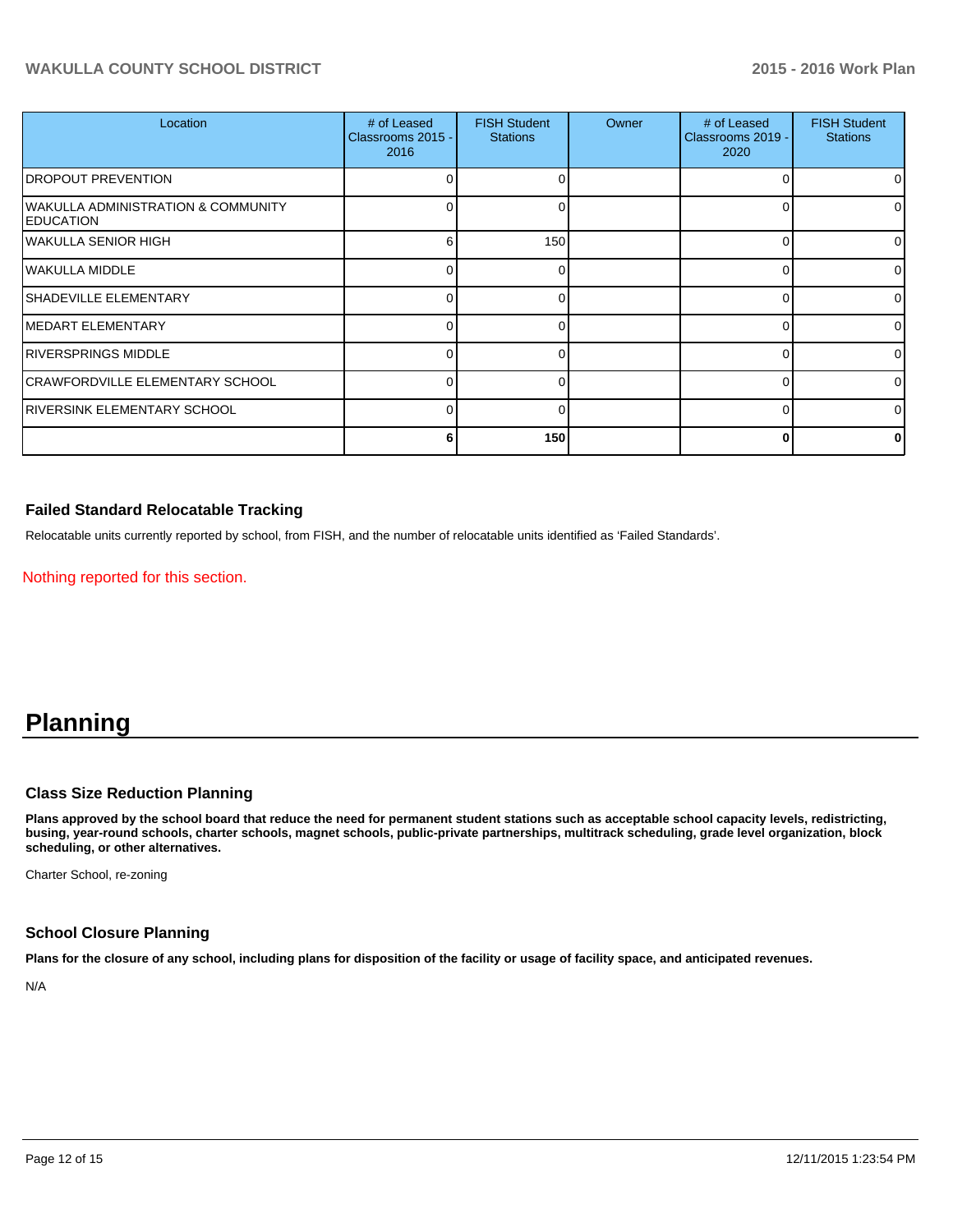# **Long Range Planning**

#### **Ten-Year Maintenance**

District projects and locations regarding the projected need for major renovation, repair, and maintenance projects within the district in years 6-10 beyond the projects plans detailed in the five years covered by the work plan.

Nothing reported for this section.

#### **Ten-Year Capacity**

Schedule of capital outlay projects projected to ensure the availability of satisfactory student stations for the projected student enrollment in K-12 programs for the future 5 years beyond the 5-year district facilities work program.

Nothing reported for this section.

#### **Ten-Year Planned Utilization**

Schedule of planned capital outlay projects identifying the standard grade groupings, capacities, and planned utilization rates of future educational facilities of the district for both permanent and relocatable facilities.

| Grade Level Projections         | <b>FISH</b><br>Student<br><b>Stations</b> | Actual 2014 -<br>2015 FISH<br>Capacity | Actual<br>$2014 -$<br>2015<br><b>COFTE</b> | Actual 2014 - 2015<br><b>Utilization</b> | Actual 2015 - 2016 / 2024 - 2025 new<br>Student Capacity to be added/removed | Projected 2024<br>2025 COFTE | Projected 2024 -<br>2025 Utilization |
|---------------------------------|-------------------------------------------|----------------------------------------|--------------------------------------------|------------------------------------------|------------------------------------------------------------------------------|------------------------------|--------------------------------------|
| Elementary - District<br>Totals | 2,808                                     | 2,808                                  | 2,319.00                                   | 82.59 %                                  |                                                                              | 2,834                        | 100.93%                              |
| Middle - District Totals        | 1.558                                     | 1.401                                  | ا064.00. ا                                 | 75.95 %                                  |                                                                              | 1.381                        | 98.57 %                              |
| High - District Totals          | 1.567                                     | 1.488                                  | .233.00                                    | 82.86 %                                  |                                                                              | 1.278                        | 85.89 %                              |
| Other - ESE, etc                | 148                                       | 190                                    | 408.00                                     | 214.74 %                                 |                                                                              | 297                          | 156.32 %                             |
|                                 | 6,081                                     | 5,887                                  | 5,024.00                                   | 85.34 %                                  |                                                                              | 5,790                        | 98.35 %                              |

**Combination schools are included with the middle schools for student stations, capacity, COFTE and utilization purposes because these facilities all have a 90% utilization factor. Use this space to explain or define the grade groupings for combination schools.**

No comments to report.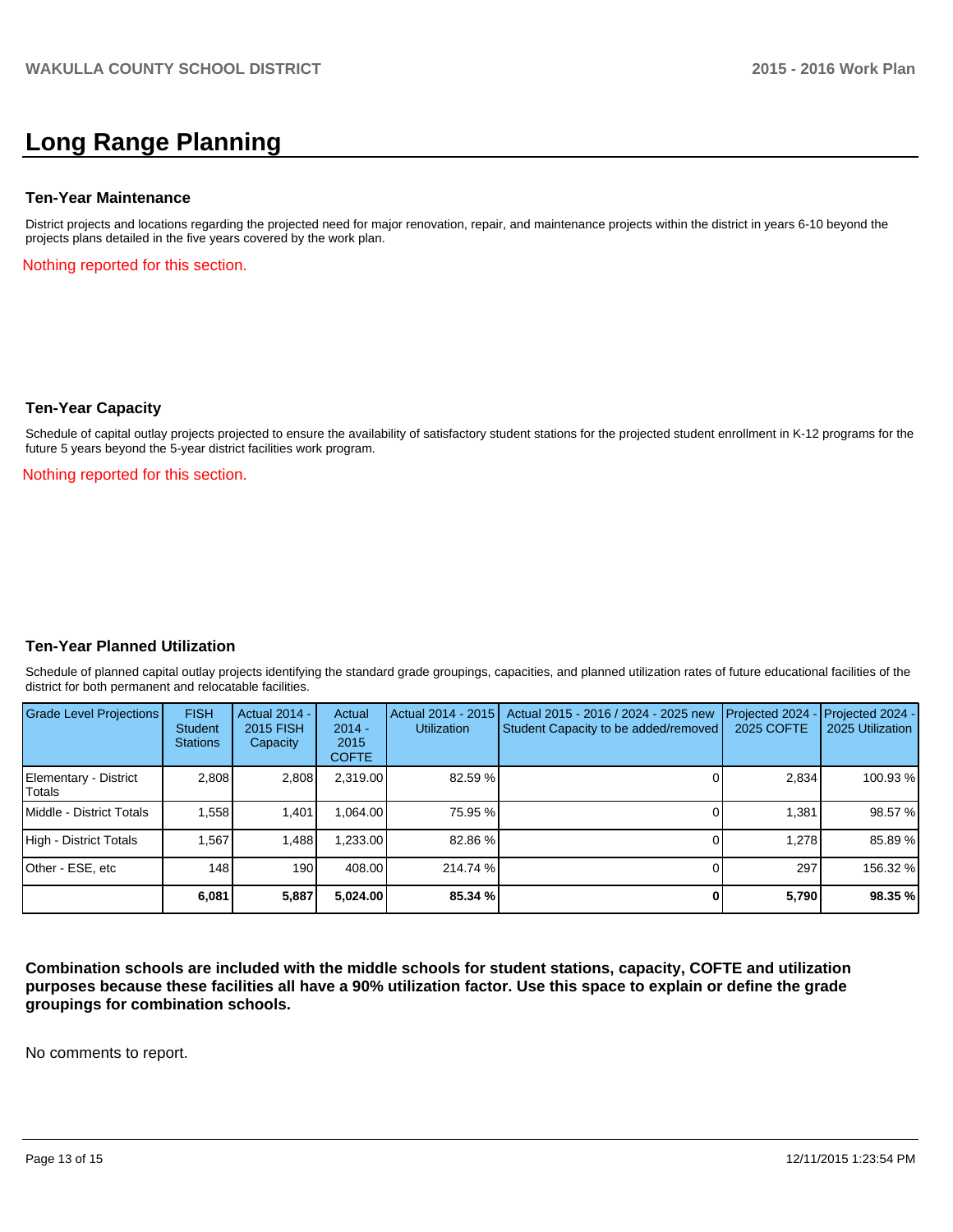#### **Ten-Year Infrastructure Planning**

**Proposed Location of Planned New, Remodeled, or New Additions to Facilities in 06 thru 10 out years (Section 28).**

Nothing reported for this section.

Plans for closure of any school, including plans for disposition of the facility or usage of facility space, and anticipated revenues in the 06 thru 10 out **years (Section 29).**

Nothing reported for this section.

#### **Twenty-Year Maintenance**

District projects and locations regarding the projected need for major renovation, repair, and maintenance projects within the district in years 11-20 beyond the projects plans detailed in the five years covered by the work plan.

Nothing reported for this section.

## **Twenty-Year Capacity**

Schedule of capital outlay projects projected to ensure the availability of satisfactory student stations for the projected student enrollment in K-12 programs for the future 11-20 years beyond the 5-year district facilities work program.

Nothing reported for this section.

#### **Twenty-Year Planned Utilization**

Schedule of planned capital outlay projects identifying the standard grade groupings, capacities, and planned utilization rates of future educational facilities of the district for both permanent and relocatable facilities.

| <b>Grade Level Projections</b>  | <b>FISH</b><br><b>Student</b><br><b>Stations</b> | <b>Actual 2014 -</b><br>2015 FISH<br>Capacity | Actual<br>$2014 -$<br>2015<br><b>COFTE</b> | Actual 2014 - 2015<br><b>Utilization</b> | Actual 2015 - 2016 / 2034 - 2035 new<br>Student Capacity to be added/removed | Projected 2034<br>2035 COFTE | Projected 2034 -<br>2035 Utilization |
|---------------------------------|--------------------------------------------------|-----------------------------------------------|--------------------------------------------|------------------------------------------|------------------------------------------------------------------------------|------------------------------|--------------------------------------|
| Elementary - District<br>Totals | 2.808                                            | 2,808                                         | 2,319.00                                   | 82.59 %                                  |                                                                              | 3,422                        | 121.87 %                             |
| Middle - District Totals        | 1.558                                            | 1.401                                         | 1.064.00                                   | 75.95 %                                  |                                                                              | 1.600                        | 114.20 %                             |
| High - District Totals          | .567                                             | 1.488                                         | 1.233.00                                   | 82.86 %                                  |                                                                              | 1.794                        | 120.56 %                             |
| Other - ESE, etc                | 148                                              | 190                                           | 408.00                                     | 214.74 %                                 |                                                                              |                              | 0.00%                                |
|                                 | 6,081                                            | 5,887                                         | 5,024.00                                   | 85.34 %                                  |                                                                              | 6,816                        | 115.78 %                             |